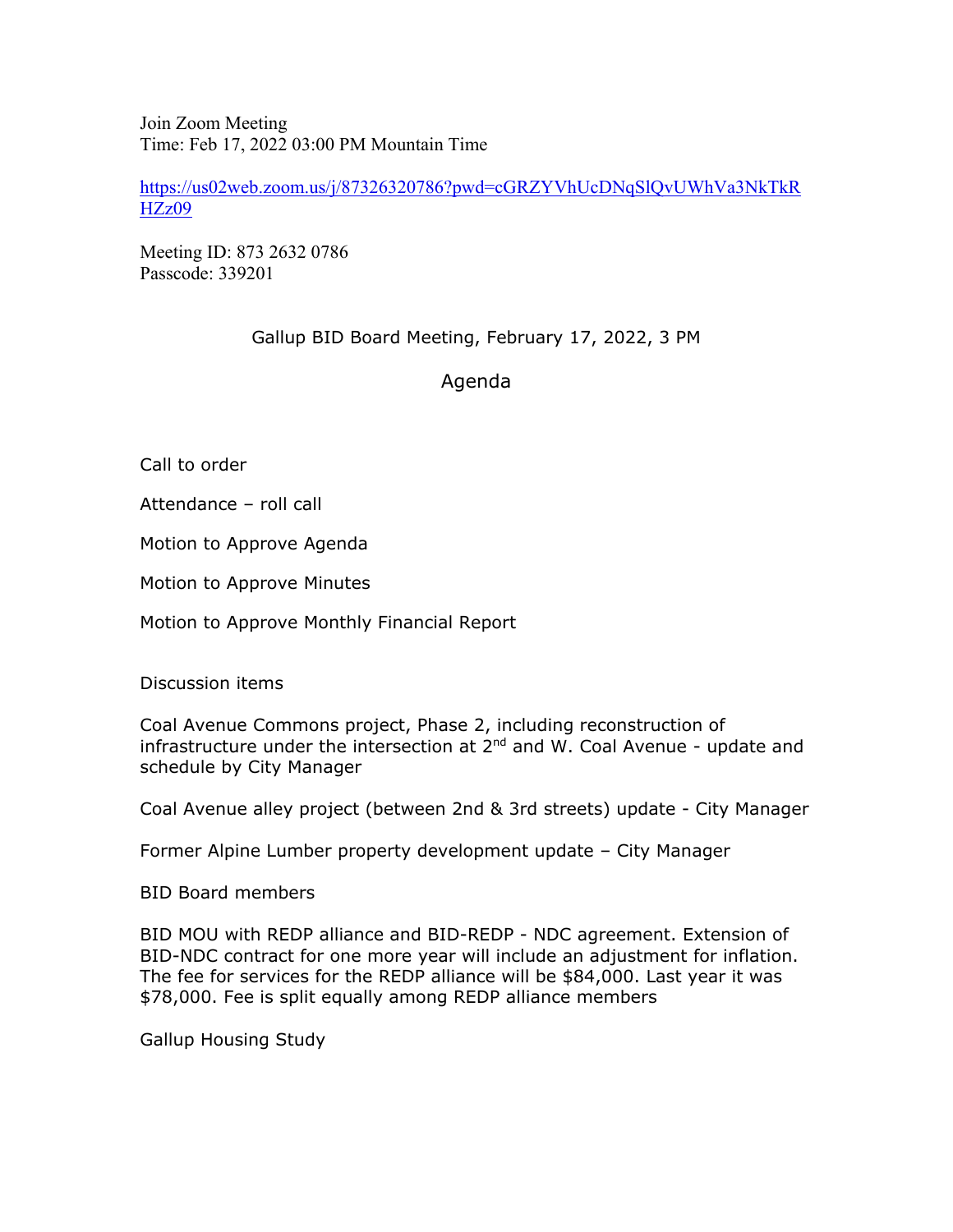Arts Crawl logistics, including use of West Coal between 3rd and 4<sup>th</sup> during the period when the 100 block of West Coal is under construction and timeline for construction in the alley between  $2^{nd}$  and  $3^{rd}$ .

Other Discussion

Reports

January 21 – Telephone discussion with Arvin Trujillo, CEO, 4 Corners Economic Development, about participation in REDP in 2022

January 24 – Telephone discussion with office of Senator Munoz

January 25 – Telephone discussion with office of Ben Spencer, CEO, Titan Development

January 26 – Training session with Sheldon Bartel, NDC on using online mapping platforms for development research and planning

January 28 – Discussion with Sen. Padilla about status of SB 20 (TRC funding) in the 2022 legislative session

January 28 – Discussion with Sherman McCorkle about SB 20

February 2 –NDC Training session with Sheldon Bartel concerning how developers think about financing of housing subdivisions

February 3 – IEDC webinar on "Incorporating Regionalism in Economic Development"

February 3 – Meeting with Paul Heimburg, Outreach Manager, Theater 180 productions

February 4 – Telephone meeting with Sherman McCorkle about HB 20

February 4 – Telephone meeting with Warren Unsicker, City of Farmington EDO, about participation in REDP in 2022

February 5 – Conversation with Bill Lee about 2022 Ride, Flight Cruise event

February 7 – Telephone meeting with Bruce Armstrong, GGEDC, about support for Hydrogen Hub bill

February 7 –Telephone discussion with Sheldon Bartel about contract renewal with NDC, status of Covid spread in NM. S. Bartel meeting with Gallup City Council must be postponed for a few weeks.